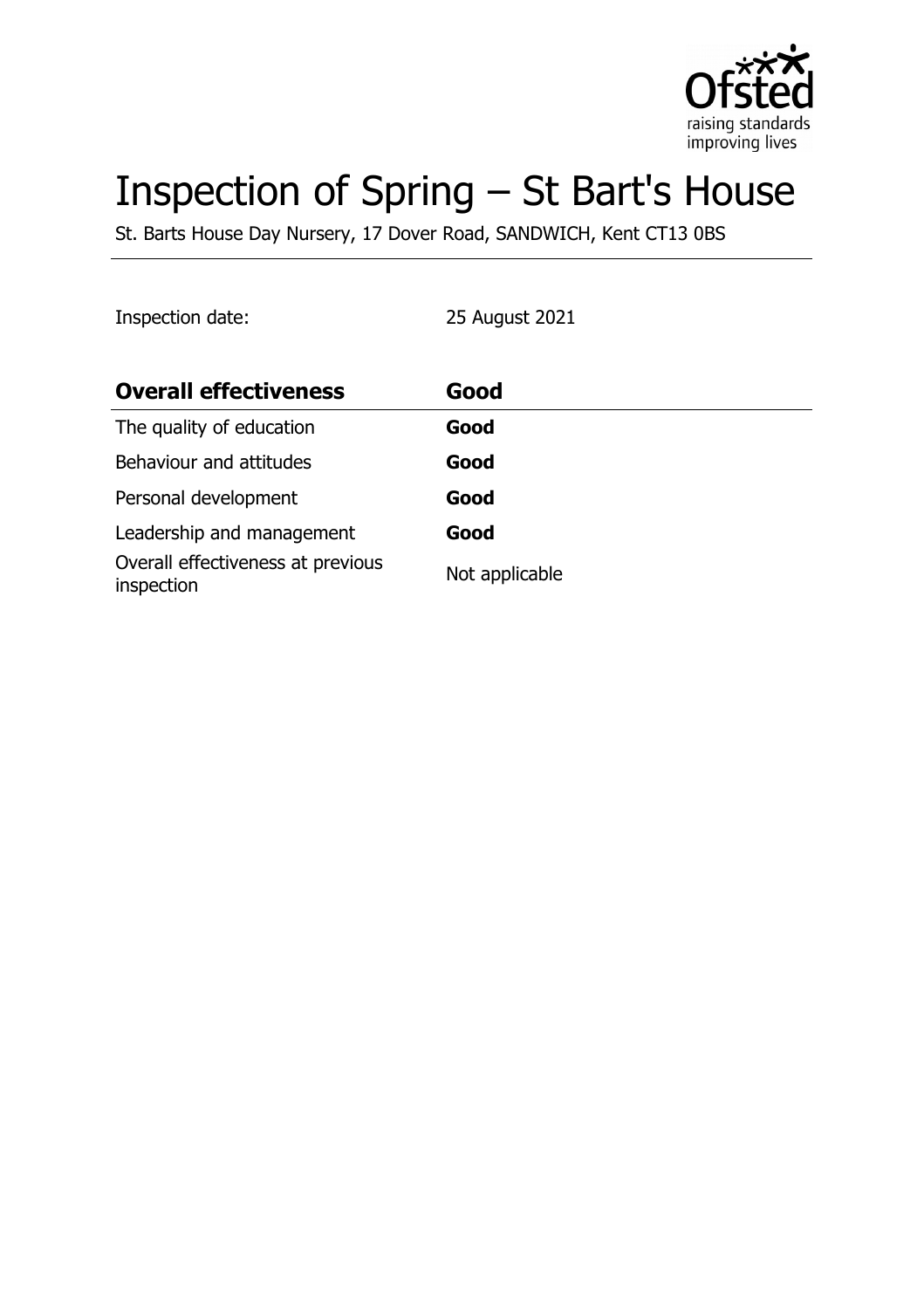

# **What is it like to attend this early years setting?**

#### **The provision is good**

Children thoroughly enjoy the challenging and motivating activities that staff plan for them. For example, younger children enjoy making paintings of different sea creatures and learn new songs about fish. Older children engage in interesting activities, such as creating models of the solar system. Children learn about the importance of healthy eating. They grow and eat their home-grown produce, such as Brussels sprouts, cabbage and parsnips. Staff build on children's interests well. Children who like vehicles visit the local train station to excitedly await the arrival of the trains at the platform. Children develop good communication skills and are confident to share their thoughts and ideas. Babies enjoy singing activities, and older children confidently answer thought-provoking questions. Children freely express themselves and explore different types of art. For instance, older children create self-portraits, and babies make patterns in paint with items, such as celery. Children of all ages have good opportunities to develop and challenge their physical skills. They enjoy exploring different ways that they can move their bodies. For example, they enjoy regular dance activities and baby ballet sessions. Children have opportunities to enjoy a variety of interesting team games. These include cricket and basketball.

## **What does the early years setting do well and what does it need to do better?**

- $\blacksquare$  The managers closely monitor the good quality of education and care that staff provide children. They routinely observe staff teach children and provide helpful feedback to support their future performance. This includes sharing ideas of how to extend activities to challenge children even further. This helps staff keep children engaged and motivated to learn.
- $\blacksquare$  Staff work well as a team to ensure that the setting is hygienic and safe and, overall, they have succeeded in doing this. However, they do not ensure that all children consistently understand and follow hygiene rules, such as wiping their nose.
- $\blacksquare$  Staff make good use of regular and beneficial training. The managers provide a wide range of training relevant to staff, children and the setting. For example, they provide staff with training on how to manage emotions. Staff have recently learned about the different ways children play and learn.
- $\blacksquare$  Staff establish positive partnerships with parents. They keep them fully involved and informed in their children's learning. Staff discuss each child's day with parents, including the activities they have enjoyed. Staff share daily photographs of the children's achievements. They encourage parents to share what their children have enjoyed doing at home. Staff share helpful advice and tips for parents, such as sharing healthy recipe ideas.
- $\blacksquare$  Staff know each child and their individual personalities well. They establish a secure and trusting relationship with children. As a result, children are happy,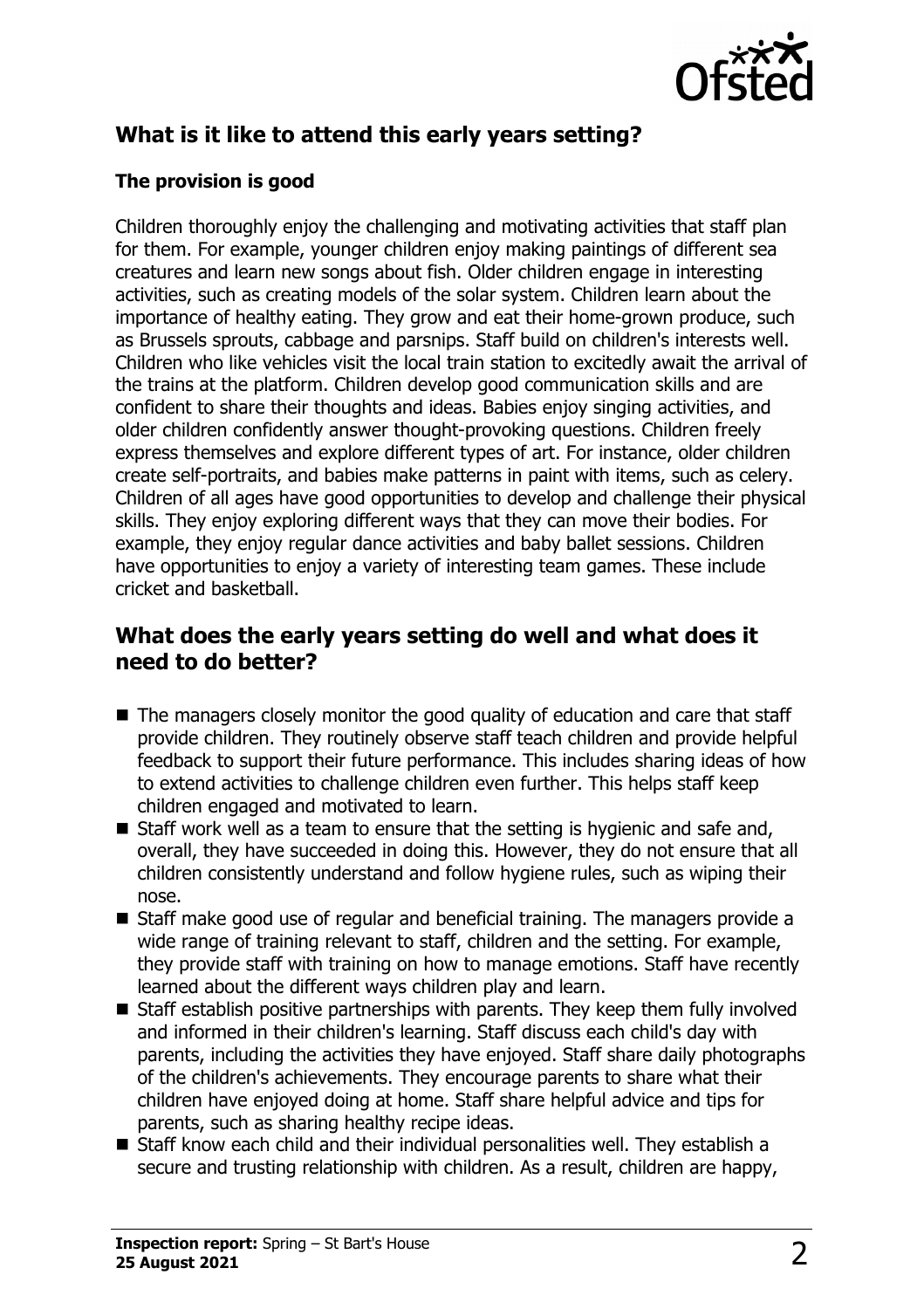

confident and settled. Children have a good sense of belonging and positive well-being and self-esteem. For instance, they arrive happily at the nursery and enjoy the company of staff.

- $\blacksquare$  Staff have a good understanding of all areas of learning. Overall, they help children to gain skills to support their future learning. For instance, children are encouraged to take turns and share during team games, such as tennis. However, staff do not consistently encourage all children to try and complete tasks that they are capable of, such as serving their own food at mealtimes and pouring their own drinks. This does not fully promote children's independence skills.
- $\blacksquare$  All children, including those with special educational needs and/or disabilities (SEND), are well supported by staff to make good progress. Staff liaise closely with outside professionals and implement useful strategies to support children. This includes using picture cards to support children's communication. Staff attend beneficial training, such as simple signing, to help them use different techniques to communicate with children effectively.
- All staff help children to understand and respect other people's differences from around the world. This includes traditions of other countries and the languages they speak. Children learn simple words, such as 'hello' and 'goodbye' in Romanian. Children learn about events traditional to a wide range of religious beliefs, such as Diwali and Hanukkah.

# **Safeguarding**

The arrangements for safeguarding are effective.

All staff, including the managers, have a good knowledge and understanding of safeguarding and child protection. They know who to contact to seek advice and how to follow up any potential concerns. Staff ensure that they keep their knowledge up to date and complete regular safeguarding training. Staff complete thorough risk assessments to help keep children safe. This includes practice to minimise the risk of COVID-19 (coronavirus). For example, there is a thorough clean of all resources. Children enjoy challenging activities where they have to think about how to stay safe. For instance, they safely use the large vertical ladder and climbing wall with confidence.

### **What does the setting need to do to improve?**

#### **To further improve the quality of the early years provision, the provider should:**

- $\blacksquare$  ensure staff encourage children to consistently be independent and complete tasks that they are capable of carrying out themselves
- $\blacksquare$  support staff to fully understand the importance of making sure all children consistently follow good hygiene routines.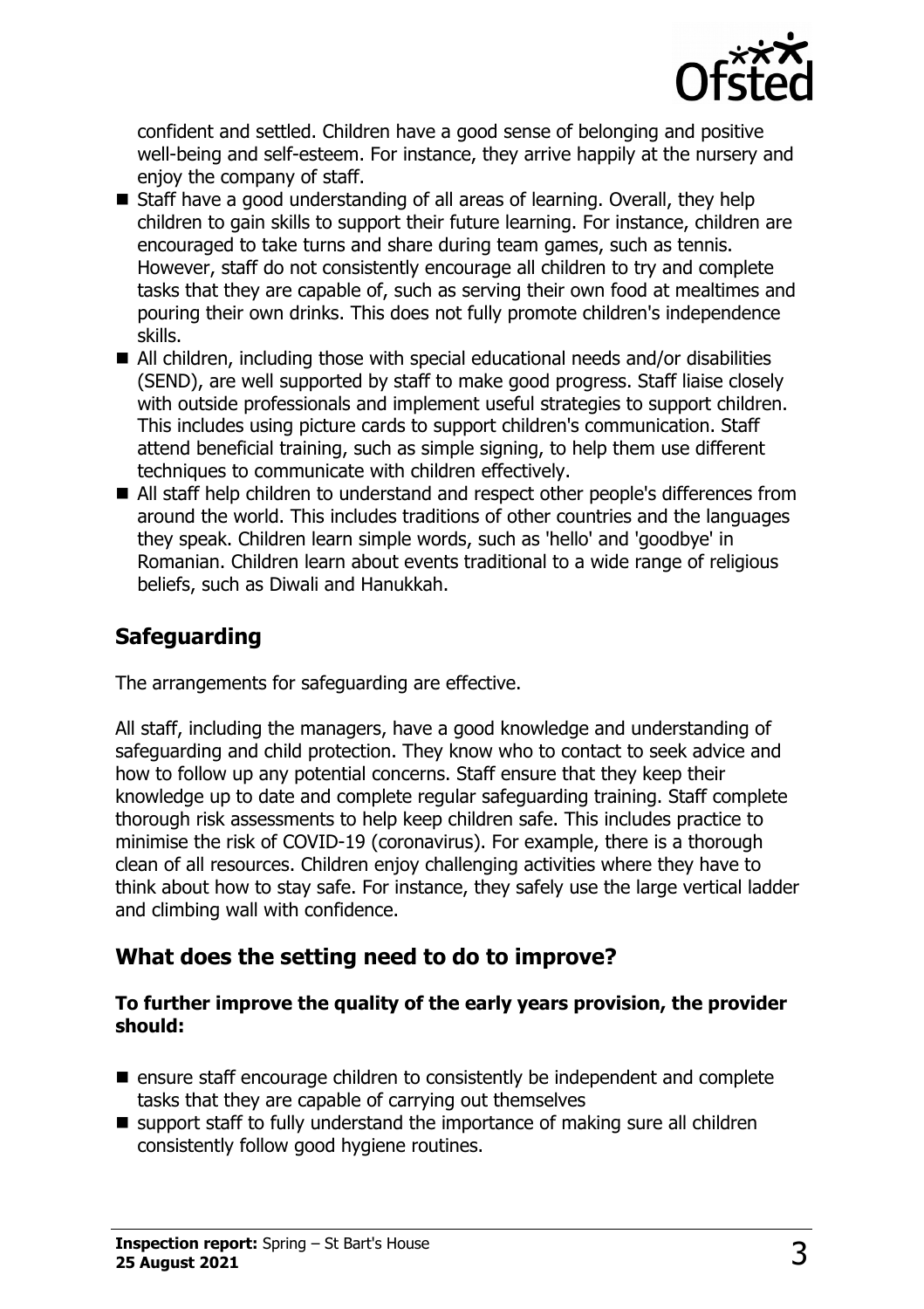

| <b>Setting details</b>                         |                                                                                      |
|------------------------------------------------|--------------------------------------------------------------------------------------|
| Unique reference number                        | 2507943                                                                              |
| <b>Local authority</b>                         | Kent                                                                                 |
| <b>Inspection number</b>                       | 10194627                                                                             |
| <b>Type of provision</b>                       | Childcare on non-domestic premises                                                   |
| <b>Registers</b>                               | Early Years Register, Compulsory Childcare<br>Register, Voluntary Childcare Register |
| Day care type                                  | Full day care                                                                        |
| Age range of children at time of<br>inspection | $1$ to $4$                                                                           |
| <b>Total number of places</b>                  | 80                                                                                   |
| Number of children on roll                     | 129                                                                                  |
| Name of registered person                      | Action For Children Developments Ltd                                                 |
| Registered person unique<br>reference number   | RP539433                                                                             |
| <b>Telephone number</b>                        | 01304 619800                                                                         |
| Date of previous inspection                    | Not applicable                                                                       |

### **Information about this early years setting**

Spring - St Bart's House registered in 2019. It is located in Sandwich, Kent. The setting employs 25 members of childcare staff. Of whom, 19 hold relevant early years qualification at level 2 and above. This includes three members of staff who hold a level 6. The setting opens from Monday to Friday, all year around. Sessions are from 7.30am until 6.30pm. The setting provides funded early education for two-, three- and four-year-old children.

# **Information about this inspection**

**Inspector** Kelly Hawkins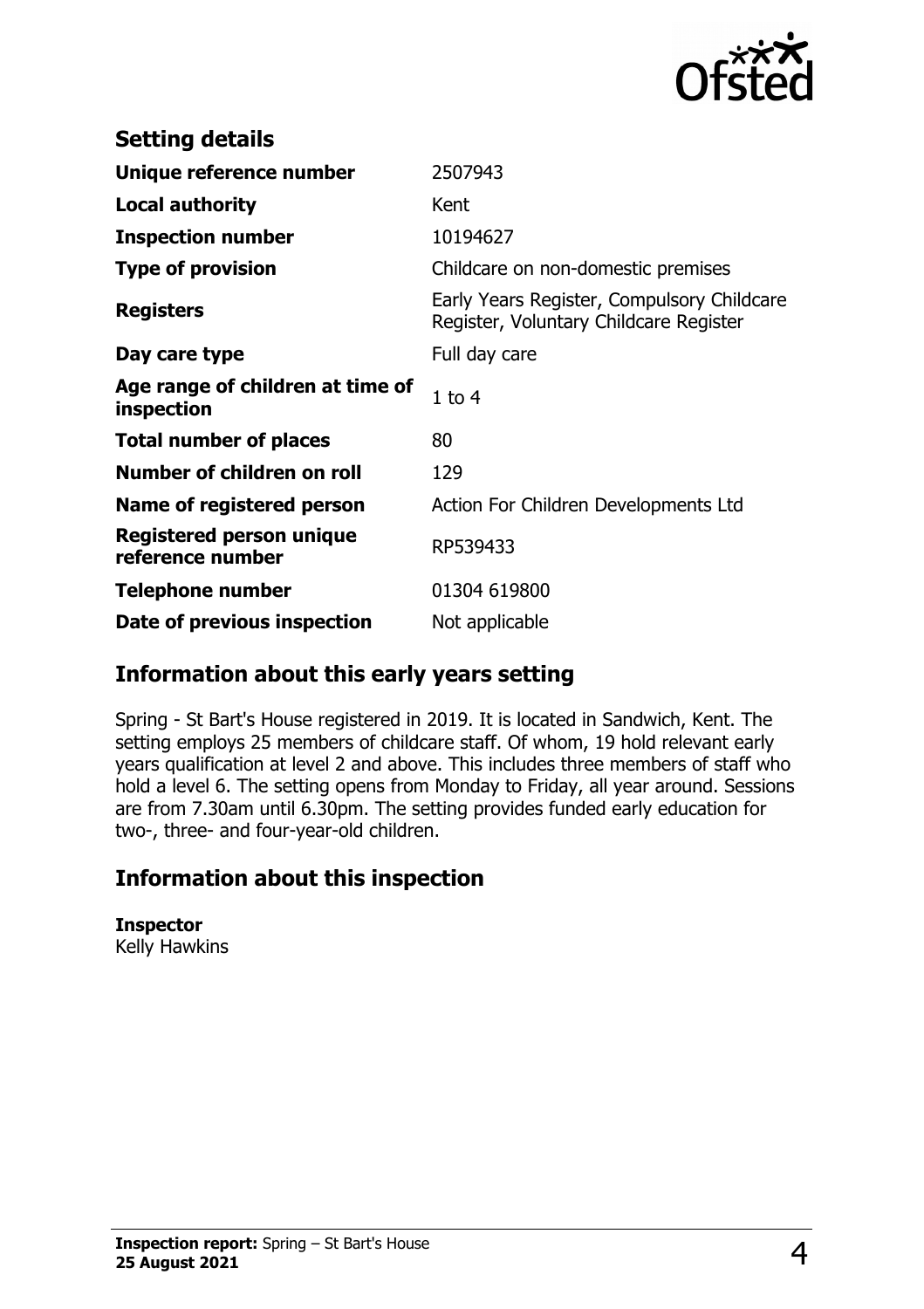

#### **Inspection activities**

- $\blacksquare$  This was the first routine inspection the provider received since the COVID-19 (coronavirus) pandemic began. The inspector discussed the impact of the pandemic with the managers and staff and has taken this into account in her evaluation of the provider.
- $\blacksquare$  The inspector carried out a learning walk with the managers. The inspector assessed the impact of the quality of staff interactions and the learning opportunities they provide children.
- The inspector viewed the indoor and outdoor learning environments.
- Written documentation was reviewed. This included safeguarding and child protection policies and procedures.
- $\blacksquare$  During the inspection, the inspector spoke to the managers, the children, the parents and the staff at convenient times and considered their views.
- $\blacksquare$  The inspector carried out a joint observation with the manager on a play dough making activity.

We carried out this inspection under sections 49 and 50 of the Childcare Act 2006 on the quality and standards of provision that is registered on the Early Years Register. The registered person must ensure that this provision complies with the statutory framework for children's learning, development and care, known as the early years foundation stage.

If you are not happy with the inspection or the report, you can [complain to Ofsted.](http://www.gov.uk/complain-ofsted-report)